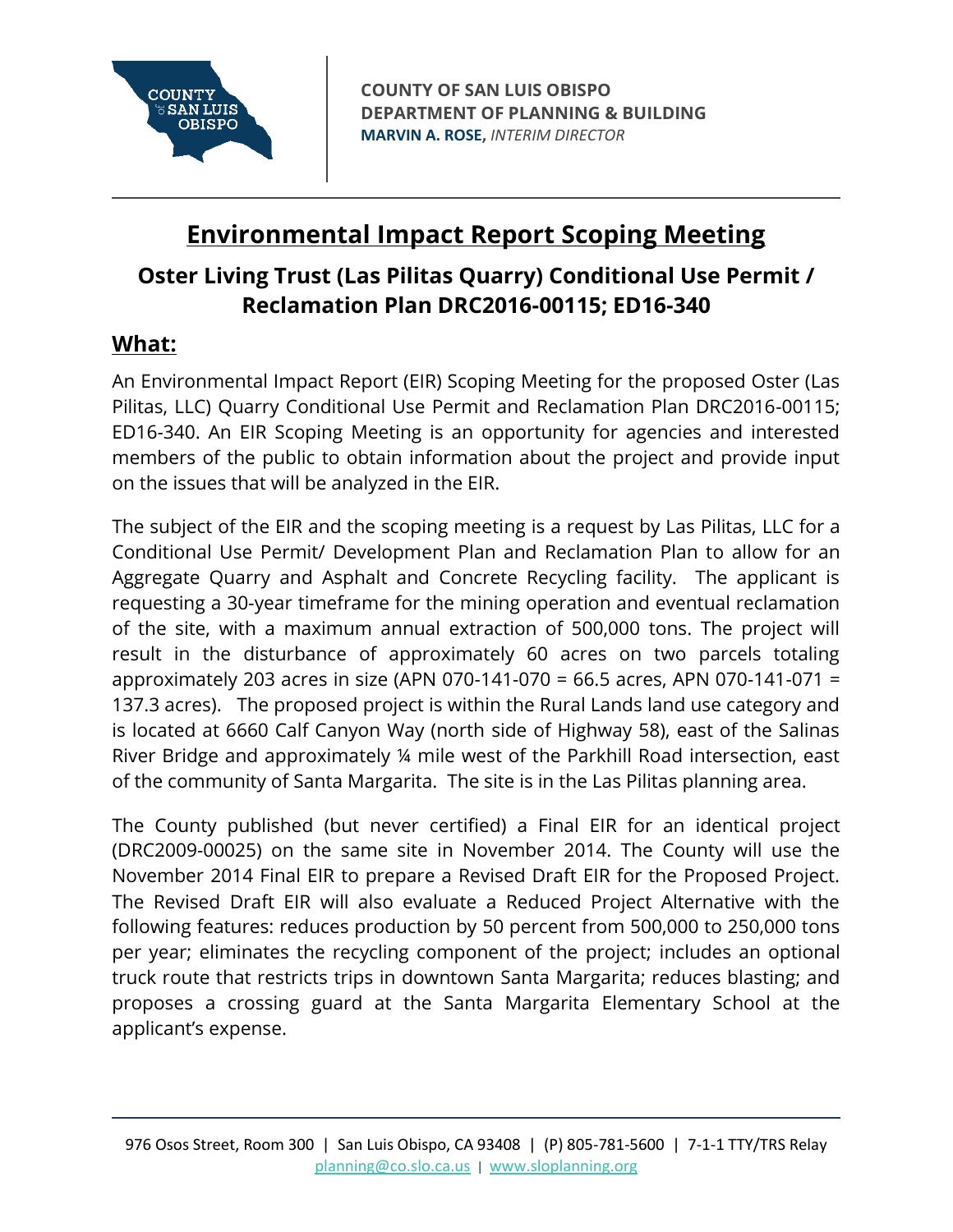The scoping meeting discussion will be focused on environmental concerns, the scope of the project environmental document, feasible ways in which project impacts may be minimized to insignificant levels (mitigation measures) and potential alternatives to the project. The Initial Study provides a list of potential project environmental impacts and will be used as a starting point for discussion during the meeting. Any other environmental concerns may be raised by the public at the meeting. Written comments will also be accepted and should be submitted to Airlin M. Singewald, 976 Osos Street, Room 300, San Luis Obispo, CA 93408, **no later than August 28, 2017.**

### **Where/When:**

The Scoping Meeting for this project will be held at the following location on **August 14, 2017** at **6 pm** at the **Santa Margarita Elementary School Multi-Purpose Room – 22070 H Street, Santa Margarita, CA 93453.**

### **Further Information:**

A Final EIR for an identical project on the same site was published in November 2014. The County will use the November 2014 Final EIR to prepare a Revised Draft EIR for the proposed project. While the November 2014 Final EIR will be updated to reflect current baseline conditions, recent changes to CEQA statues and guidelines, and respond to scoping and NOP comments, it provides a detailed assessment of the key environmental issues that will be addressed in the Revised Draft EIR.

The November 2014 Final EIR concluded the proposed project would result in significant and unavoidable impacts in the areas of: noise, visual resources, and traffic.

The November 2014 Final EIR, and related documents, for the Las Pilitas Quarry are available online at the following link:

[http://www.slocounty.ca.gov/planning/environmental/EnvironmentalNotices/Oster\\_](http://www.slocounty.ca.gov/planning/environmental/EnvironmentalNotices/Oster_Las_Pilitas_Quarry.htm) [Las\\_Pilitas\\_Quarry.htm](http://www.slocounty.ca.gov/planning/environmental/EnvironmentalNotices/Oster_Las_Pilitas_Quarry.htm)

Please contact Airlin M. Singewald at (805) 781-5198 or [asingewald@co.slo.ca.us](mailto:asingewald@co.slo.ca.us) for additional information.